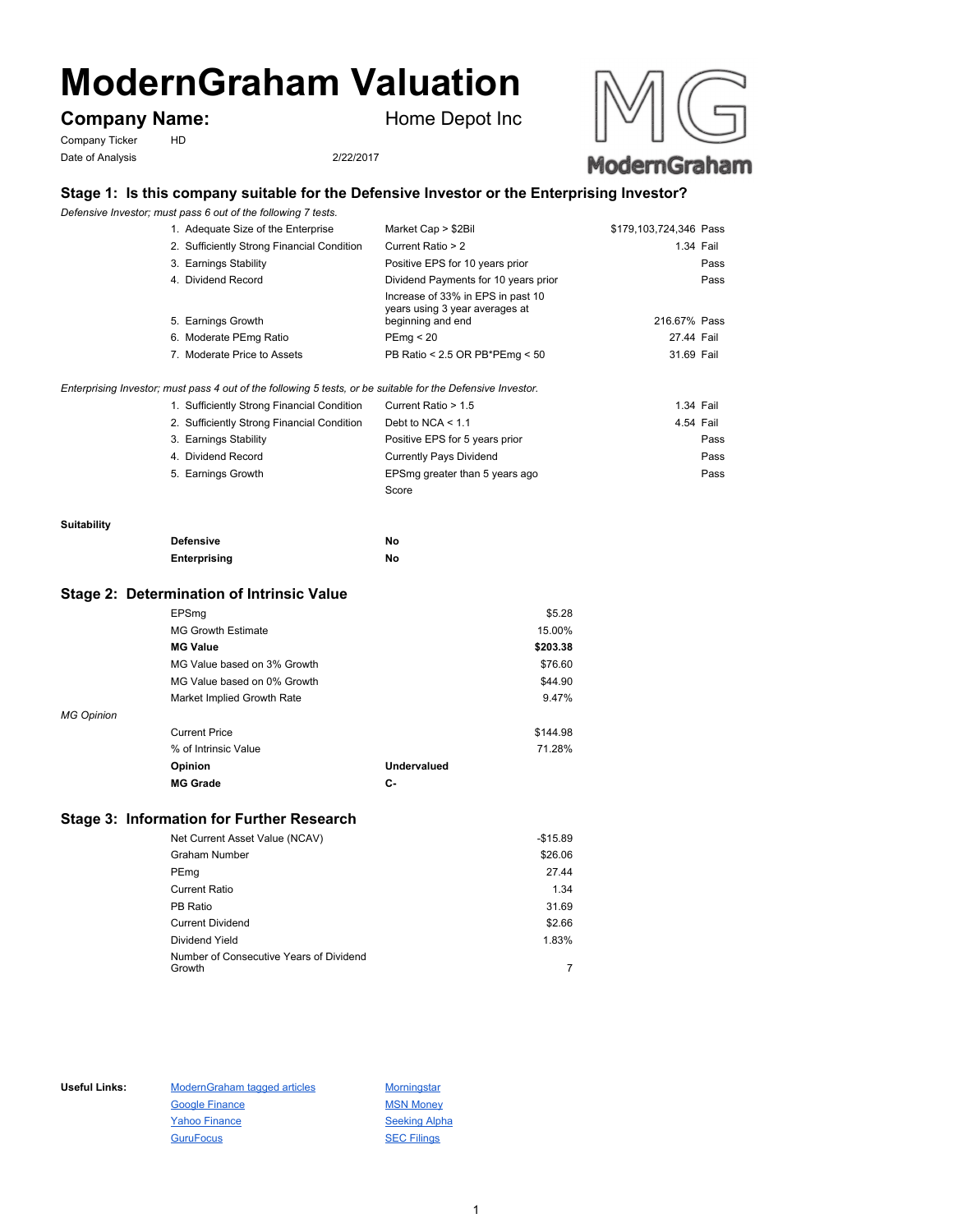| <b>EPS History</b>      |        | <b>EPSmg History</b>                 |                  |
|-------------------------|--------|--------------------------------------|------------------|
| <b>Next Fiscal Year</b> |        |                                      |                  |
| Estimate                |        | \$6.55 Next Fiscal Year Estimate     | \$5.28           |
| Jan2016                 | \$5.46 | Jan2016                              | \$4.39           |
| Jan2015                 | \$4.71 | Jan2015                              | \$3.64           |
| Jan2014                 | \$3.76 | Jan2014                              | \$2.92           |
| Jan2013                 | \$3.00 | Jan2013                              | \$2.36           |
| Jan2012                 | \$2.47 | Jan2012                              | \$2.01           |
| Jan2011                 | \$2.01 | Jan2011                              | \$1.86           |
| Jan2010                 | \$1.57 | Jan2010                              | \$1.91           |
| Jan2009                 | \$1.34 | Jan2009                              | \$2.15           |
| Jan2008                 | \$2.37 | Jan2008                              | \$2.50           |
| Jan2007                 | \$2.79 | Jan2007                              | \$2.46           |
| Jan2006                 | \$2.72 | Jan2006                              | \$2.18           |
| Jan2005                 | \$2.26 | Jan2005                              | \$1.81           |
| Jan2004                 | \$1.88 | Jan2004                              | \$1.51           |
| Jan2003                 | \$1.56 | Jan2003                              | \$1.26           |
| Jan2002                 | \$1.29 | Jan2002                              | \$1.05           |
| Jan2001                 | \$1.10 | Jan2001                              | \$0.87           |
| Jan2000                 |        | \$1.00 Balance Sheet Information     | 10/1/2016        |
| Jan1999                 |        | \$0.71 Total Current Assets          | \$19,348,000,000 |
| <b>Jan1998</b>          |        | \$0.52 Total Current Liabilities     | \$14,431,000,000 |
| Jan1997                 |        | \$0.43 Long-Term Debt                | \$22,338,000,000 |
|                         |        | <b>Total Assets</b>                  | \$44,502,000,000 |
|                         |        | Intangible Assets                    | \$2,095,000,000  |
|                         |        | <b>Total Liabilities</b>             | \$38,880,000,000 |
|                         |        | Shares Outstanding (Diluted Average) | 1,229,000,000    |